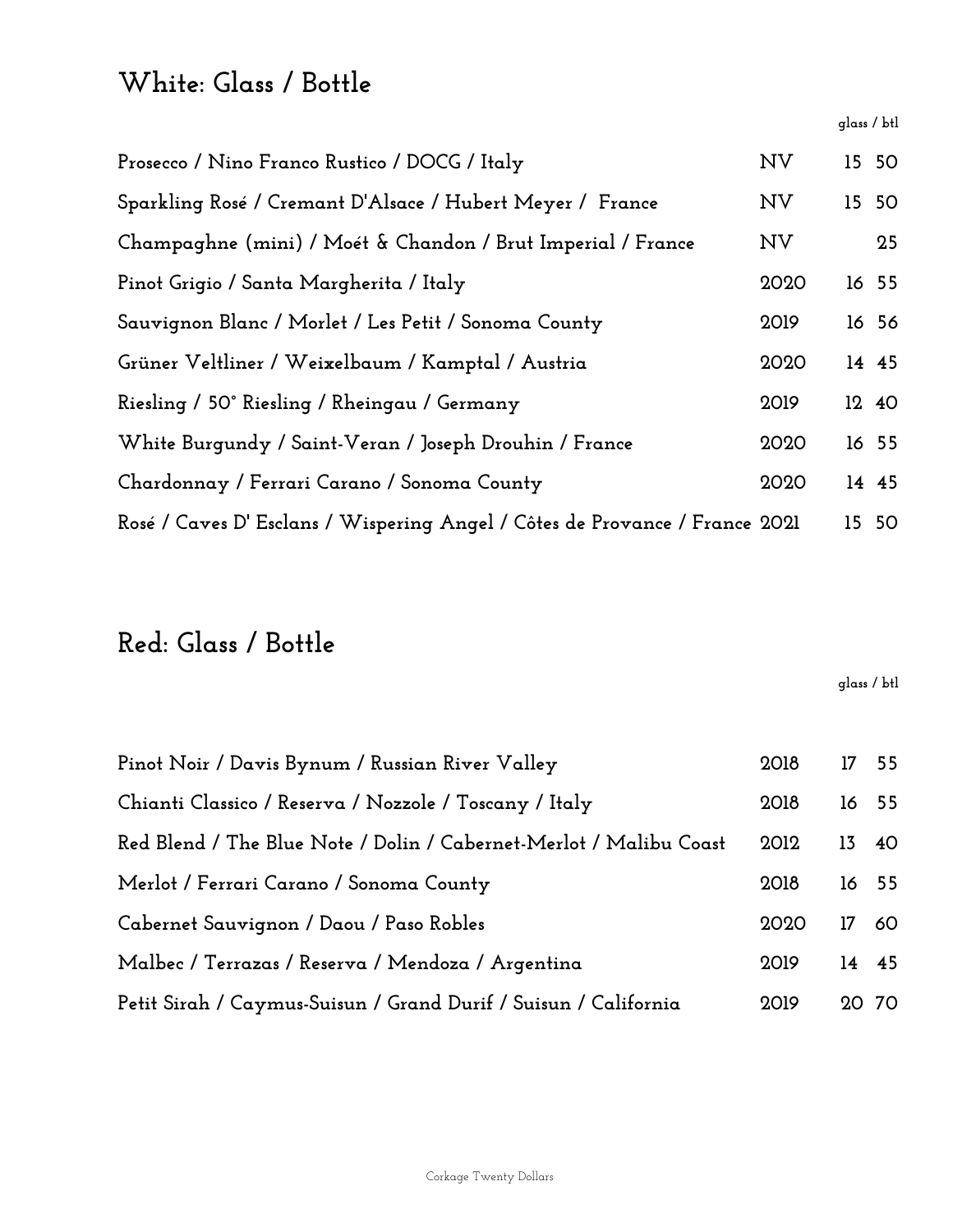## **Beer: Tap**

| Peroni / Nastro Azzurro / Italy / 140z                   | 10 |
|----------------------------------------------------------|----|
| Weihenstephaner / Original / Germany / 160z              |    |
| St. Bernardus / Abt 12 / Quadrupel / 10% / Belgium / 80z | 14 |

#### **Beer: Bottle**

| Corona / Mexico                                           |    |
|-----------------------------------------------------------|----|
| Stella Artois / Belgium                                   | 7  |
| Bitburger / Drive / Alcohol Free / Germany                | 7  |
| IPA / Laqunitas / California                              | 7  |
| Chimay Grande Reserve / Blue Label / 9% / 330ml / Belgium | 17 |

### **Half Bottles**

| 103 Chardonnay / Rombauer / Carneros                  | 2020 | 42 |
|-------------------------------------------------------|------|----|
| 113 Chardonnay / Frank Family / Carneros              | 2019 | 38 |
| 104 Pinot Noir / Merry Edwards / Russian River Valley | 2020 | 52 |
| 115 Cabernet Sauvignon / Stags' Leap / Napa Valley    | 2017 | 63 |
| 116 Barbaresco / Paitin / Sorì Paitin / Italy         | 2017 | 66 |

## **Champagne + Sparkling Wines**

| 127 Nicolas Feuillatte / Réserve / France | NV   | 60  |
|-------------------------------------------|------|-----|
| 125 Lanson / Black Label / Brut / France  | NV   | 78  |
| 126 Lanson / Rosé / France                | NV   | 120 |
| 128 Mod / Réserve / France                | NV   | 525 |
| 122 Cristal / Louis Roederer / France     | 2012 | 651 |
| 129 Mod / Rosé / France                   | NV   | 675 |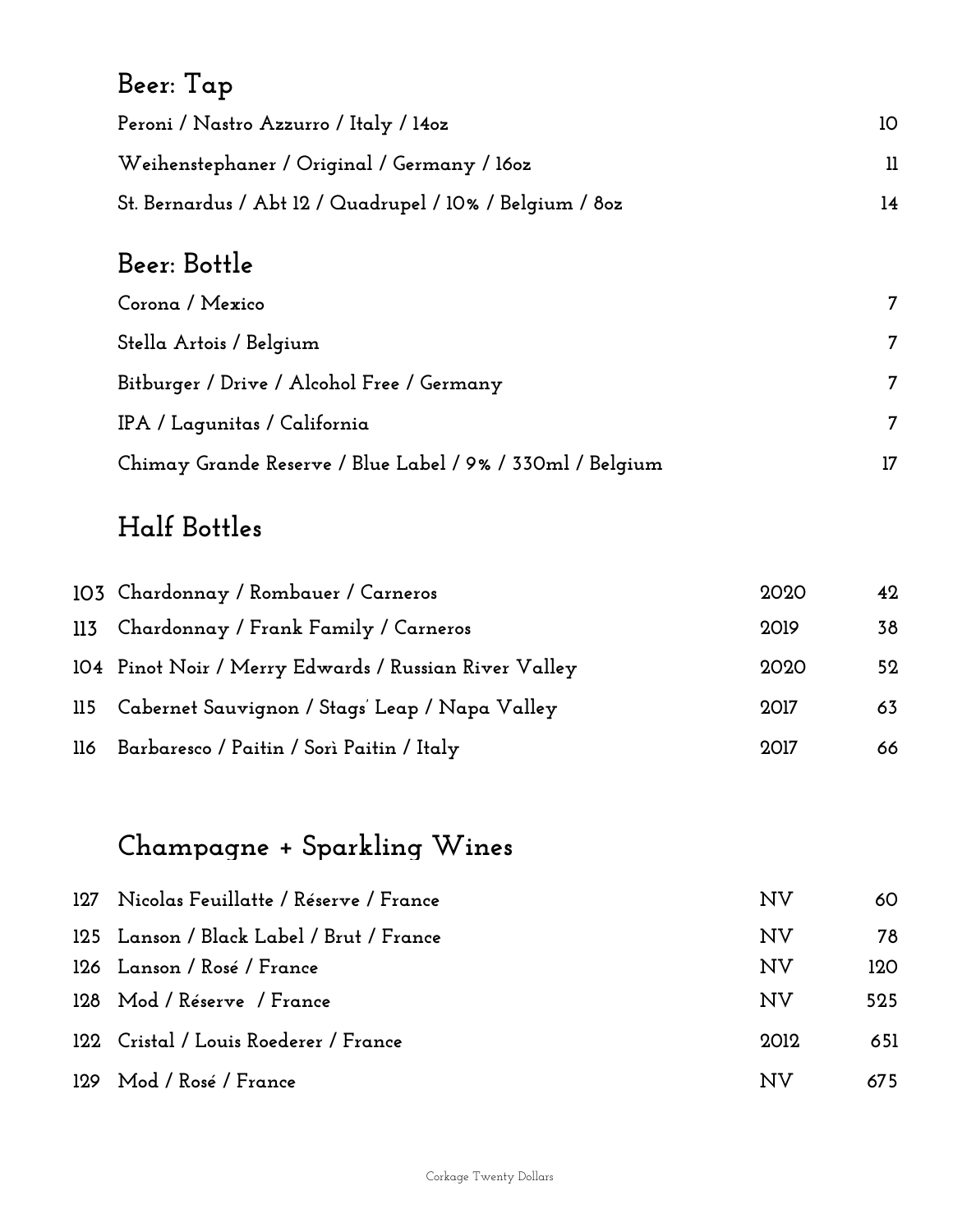# **Chardonnay + Whites / California**

| 337 Palmer-Stone / Goodchild Vineyard / Santa Maria Valley       | 2018 | 40  |
|------------------------------------------------------------------|------|-----|
| 600 Dolin / Malibu Estate Vineyards / Malibu Coast               | 2015 | 55  |
| 301 Mer Soleil Reserve / Santa Lucia Highlands / Monterey County | 2019 | 55  |
| 313 Adelaida / HMR Estate Vineyard / Paso Robles                 | 2019 | 60  |
| 302 Rombauer Vineyards / Carneros                                | 2020 | 78  |
| 312 Newton / Unfiltered / Napa Valley                            | 2018 | 72  |
| 335 Hanzell / Sonoma Valley                                      | 2015 | 75  |
| 315 Rochioli / Russian River Valley                              | 2018 | 126 |
| 306 Peter Michael / Ma Belle Fille / Sonoma                      | 2016 | 248 |
| 331 Sauvignon Blanc / Merry Edwards / Russian River Valley       | 2018 | 58  |
| 338 Sauvignon Blanc / Moraga / Bel Air                           | 2017 | 195 |

## **Whites : Italy / France**

|     | 378 Sauvignon Blanc / Jermann / Venezia / Italy                     | 2016        | 50  |
|-----|---------------------------------------------------------------------|-------------|-----|
|     | 354 Pinot Grigio / Jermann / Venezia / Italy                        | 2020        | 50  |
|     | 360 Pinot Grigio / Santa Margherita / Italy                         | 2021        | 55  |
|     | 372 Pinot Grigio / Alois Lageder / Porer / Alto Adige / Italy       | 2019        | 60  |
|     | 379 Orange Pinot Grigio / Vigne del Malina / Venezia / Italy        | <b>2011</b> | 84  |
|     | 352 Gavi di Gavi / La Scolca / Black Label / Italy                  | 2020        | 92  |
|     | 376 Chardonnay / Reserva / Castello Pomino / Benefizio / Italy      | 2017        | 75  |
|     | 356 Chardonnay / Castello di Ama / Al Poggio / Siena / Italy        | 2016        | 80  |
|     | 373 Chardonnay / Alois Lageder / 'Lövengang' / Alto Adige / Italy   | 2016        | 120 |
| 377 | Chardonnay / Planeta / Didacus / Sicilia / Italy                    | 2015        | 125 |
| 371 | White Blend / Jermann / Vintage Tunina / Venezia / Italy            | 2019        | 90  |
|     | 382 Ciallabianco / Ronci di Cialla / Friuli Colli Orientali / Italy | 2017        | 76  |
|     | 381 Sancerre / Les 7 Hommes / France                                | 2020        | 65  |
|     | 380 Pouilly Fuissé / Joseph Drouhin / France                        | 2019        | 75  |
|     | 365 Marsannay / Domaine Charles Audoin / Cuvée Charlie / France     | 2018        | 100 |
|     | 366 White Burgundy / Aligoté / Les Collines de Vaux / France        | 2019        | 60  |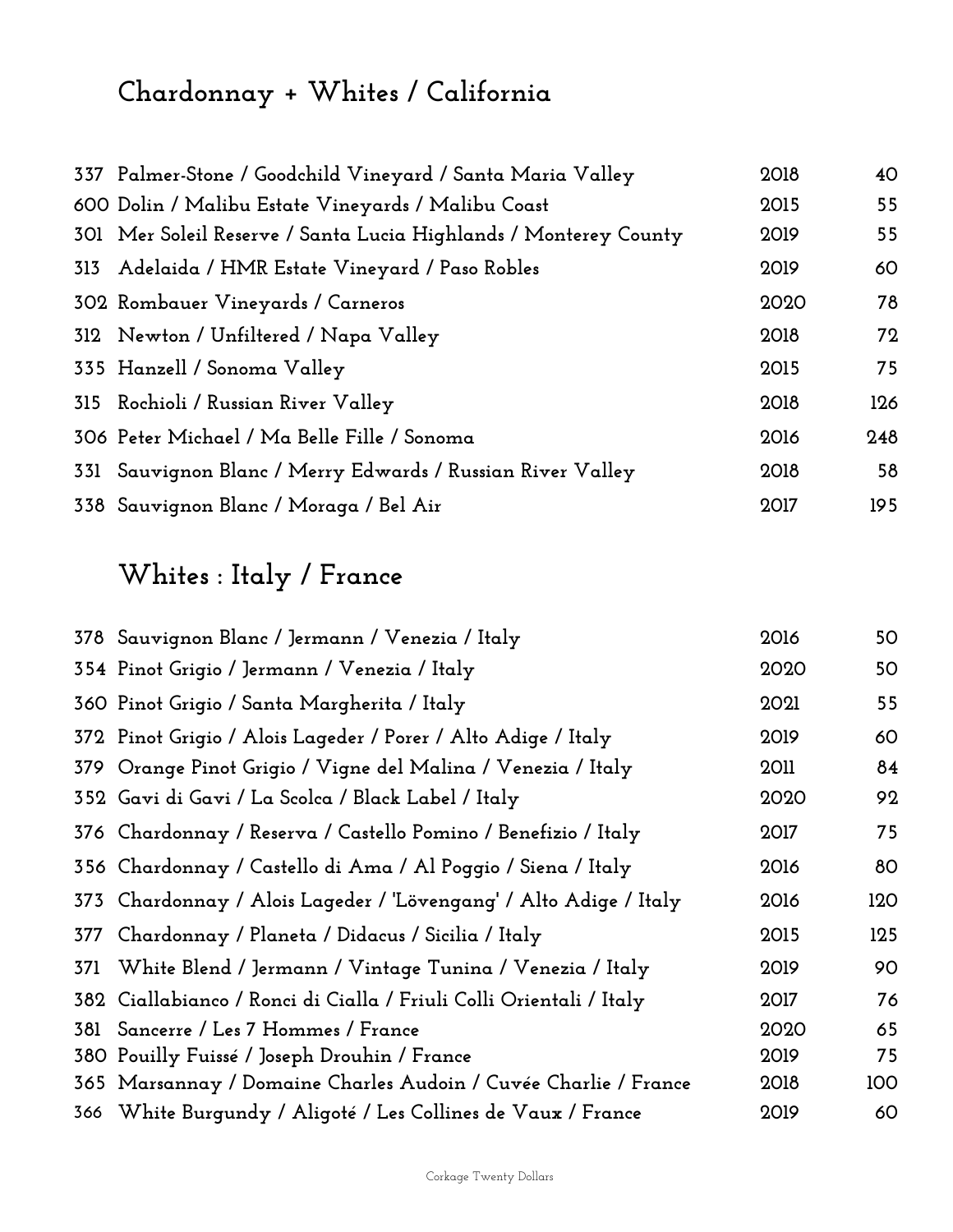## **Cabernet Sauvignon / Meritage**

|     | 488 Calayas / Malibu Coast                                                    | 2017 | 60   |
|-----|-------------------------------------------------------------------------------|------|------|
|     | 487 Details by Sinegal / Sonoma County                                        | 2018 | 60   |
|     | 484 Coho / Headwaters / Napa Valley                                           | 2017 | 69   |
|     | 450 Leviathan by Andy Erickson / California                                   | 2018 | 72   |
|     | 490 Austin Hope / Paso Robles                                                 | 2020 | 74   |
|     | 462 Frank Family / Napa Valley                                                | 2018 | 75   |
|     | 411 Pine Ridge / Napa Valley                                                  | 2018 | 80   |
|     | 460 Daou / Reserve / Paso Robles                                              | 2019 | 84   |
|     | 480 Sinegal / Napa Valley                                                     | 2019 | 110  |
|     | 404 Joseph Phelps / Napa Valley                                               | 2019 | 186  |
|     | 485 Stag's Leap Wine Cellars / Artemis / Napa Valley                          | 2018 | 150  |
|     | 422 Melka / CJ / Napa Valley                                                  | 2017 | 190  |
|     | 401 Caymus / Napa Valley                                                      | 2020 | 192  |
|     | 499 The Mascot / Harlan Estates / Napa Valley                                 | 2016 | 260  |
|     | 407 Adler Deutsch Vineyard / Estate Reserve / Napa Valley                     | 2014 | 273  |
|     | 428 Moraga / Bel Air                                                          | 2015 | 276  |
|     | 400 Caymus / Special Selection / Napa Valley                                  | 2016 | 405  |
|     | 451 Peter Michael / Les Pavot / Sonoma                                        | 2017 | 486  |
|     | 454 Continuum / Oakville / Napa Valley                                        | 2019 | 595  |
|     | 458 Schrader Cellars / RBS / Beckstoffer-To Kalon Vineyard / Napa Valley 2014 |      | 675  |
|     | 452 Opus One / Napa Valley                                                    | 2018 | 765  |
| 415 | Colgin / IX Estate / Napa Valley                                              | 2013 | 1350 |
|     | 426 Schrader Cellars / 1.51 / Old Sparky / Beckstoffer-To Kalon Vineyard      | 2014 | 1500 |
|     | 424 Harlan Estates / Napa Valley                                              | 2017 | 3280 |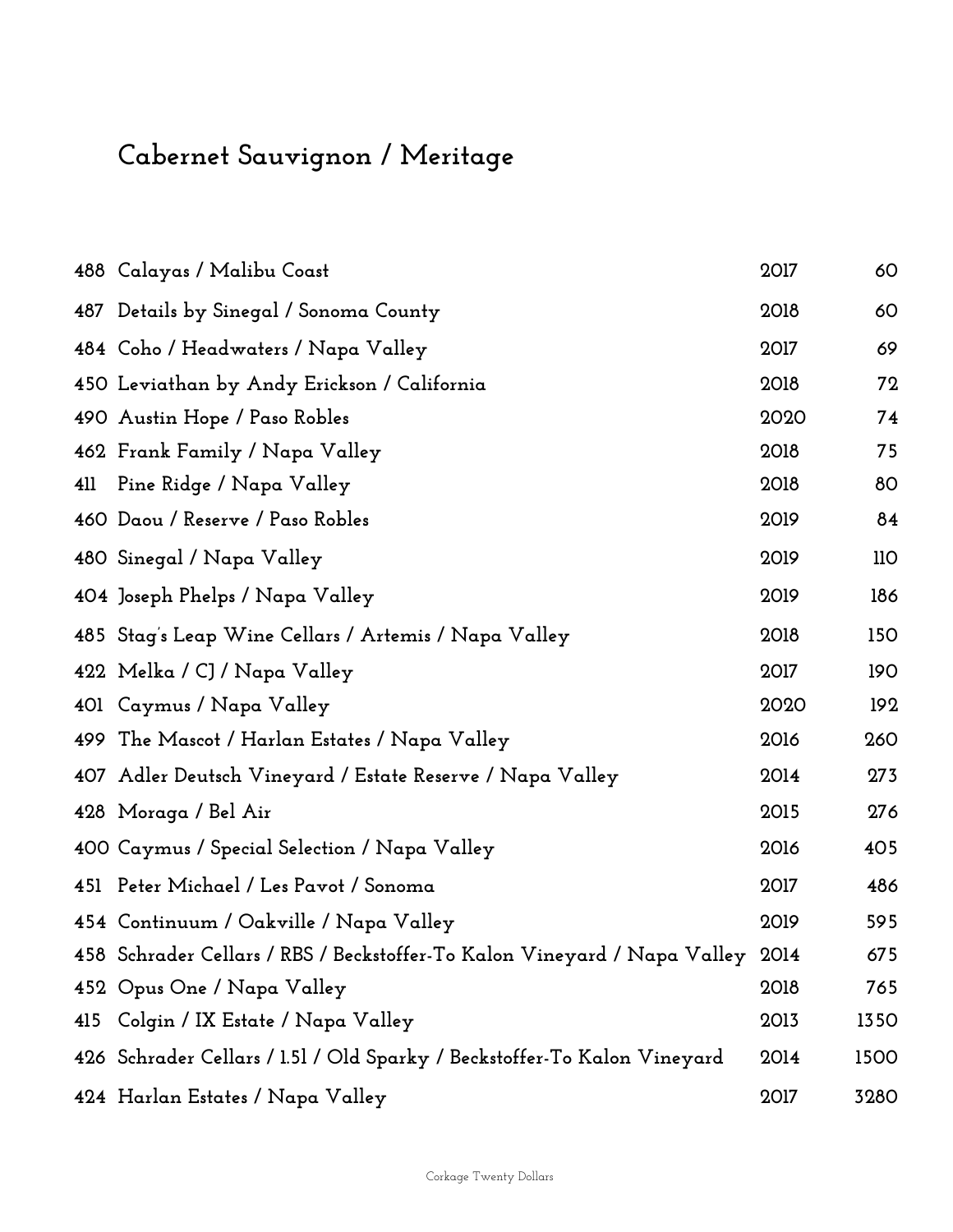#### **Red Zinfandel**

|     | 489 Keenan / Napa Valley                          | 2017 | 60  |
|-----|---------------------------------------------------|------|-----|
|     | 477 Turley / Juvenile / Paso Robles               | 2018 | 60  |
|     | 466 Eight Years in the Desert / California        | 2020 | 75  |
|     | Merlot                                            |      |     |
| 619 | Frank Family / Napa Valley                        | 2018 | 60  |
|     | 609 Duckhorn / Napa Valley                        | 2017 | 75  |
|     | 612 Coho / Michael Black Vineyard / Napa Valley   | 2013 | 99  |
|     | 618 Duckhorn / Three Palms Vineyard / Napa Valley | 2016 | 195 |

#### **Pinot Noir**

| 610 Dolin / Sta. Rita Hills                                    | 2013 | 50  |
|----------------------------------------------------------------|------|-----|
| 501 Laetitia / Estate / Arroyo Grande Valley                   | 2018 | 55  |
| 528 Coho / Stanley Ranch / Los Carneros                        | 2017 | 66  |
| 531 Rose Rock / Drouhin Oregon / Eola-Amity Hills / Oregon     | 2017 | 80  |
| 504 Merry Edwards / Russian River Valley                       | 2018 | 83  |
| 523 Archery Summit / Dundee Hills / Oregon                     | 2019 | 84  |
| 509 Beaux Freres / Willamente Valley / Oregon                  | 2019 | 120 |
| 522 Raen / Royal St. Robert / Sonoma Coast                     | 2018 | 120 |
| 529 Rochioli / Russian River Valley                            | 2019 | 186 |
| 532 Sea Smoke / Southing / Sta. Rita Hills                     | 2019 | 198 |
| 508  Kosta Browne / Mt. Carmel / Sta. Rita Hills               | 2019 | 295 |
| 515 Kosta Browne / Gap's Crown Vineyards / Sonoma Coast        | 2019 | 295 |
| 533 Sea Smoke / Ten / Sta. Rita Hills                          | 2019 | 235 |
| 521 Cirq. / Treehouse / Russian River Valley                   | 2013 | 325 |
| 519 Boar's View by Schrader Cellars / The Coast / Sonoma Coast | 2013 | 375 |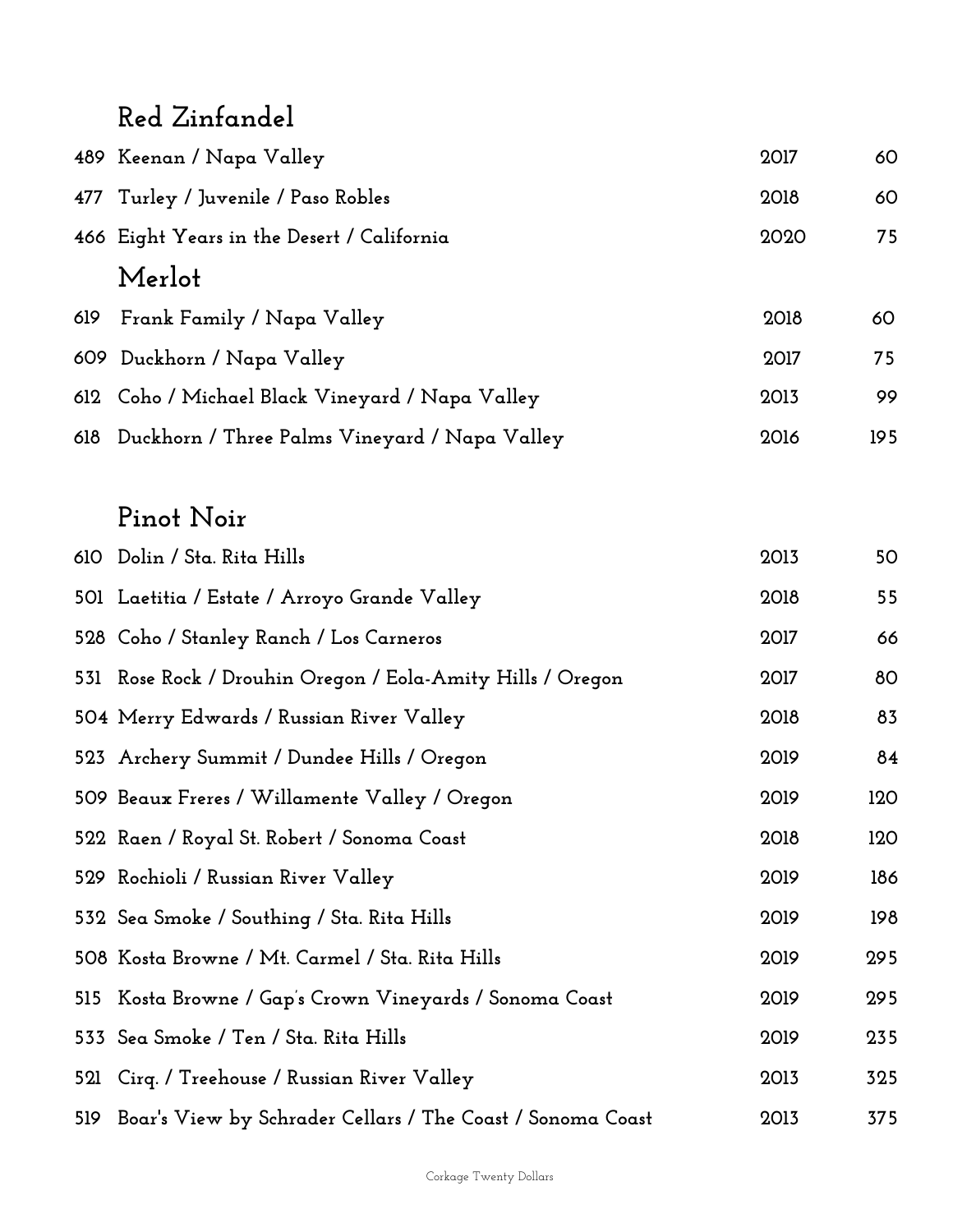## **Syrah**

|  | 493 Saxum / Broken Stones / Syrah Blend / Paso Robles |  |  |  | 2012 | 240 |
|--|-------------------------------------------------------|--|--|--|------|-----|
|--|-------------------------------------------------------|--|--|--|------|-----|

## **Red Wines : Italy**

|     | 615 Chianti Classico / Castello di Querceto / Il Picchio / Tuscany    | 2015 | 80  |
|-----|-----------------------------------------------------------------------|------|-----|
| 617 | Chianti Classico / Castello di Ama / San Lorenzo / Tuscany            | 2016 | 120 |
| 621 | Nero D'Avola / Gulfi / Nerobaronj / Sicilia                           | 2017 | 60  |
|     | 562 Barolo / Poderi Luigi Einaudi / Dogliani                          | 2017 | 100 |
|     | 551 Barolo / Pio Cesare / Alba / Piedmont                             | 2016 | 168 |
|     | 622 Rosso di Montalcino / Argiano / Montalcino                        | 2019 | 55  |
|     | 620 Brunello di Montalcino / Libero / Montalcino                      | 2016 | 78  |
|     | 545 Brunello di Montalcino / Piancornello / Montalcino                | 2016 | 110 |
|     | 623 Brunello di Montalcino / Argiano / Montalcino                     | 2017 | 148 |
|     | 582 Brunello di Montalcino / Casanova di Neri / Montalcino            | 2015 | 156 |
|     | 553 Brunello di Montalcino / Pian della Vigne / Antinori / Montalcino | 2015 | 180 |
|     | 555 Amarone / Speri / Sant`Urbano / Veneto                            | 2015 | 140 |
| 618 | Le Volte / Dell' Ornellaia / Tuscany                                  | 2019 | 60  |
| 613 | Guidalberto / Tenuta San Guido / Bolgheri                             | 2018 | 108 |
| 557 | Tignanello / Antinori / Tuscany                                       | 2018 | 303 |
|     | 565 Ornellaia / Bolgheri                                              | 2016 | 555 |
|     | 560 Sassicaia / Tenuta San Guido / Bolgheri                           | 2017 | 563 |
|     | 559 Solaia / Antinori / Tuscany                                       | 2016 | 861 |